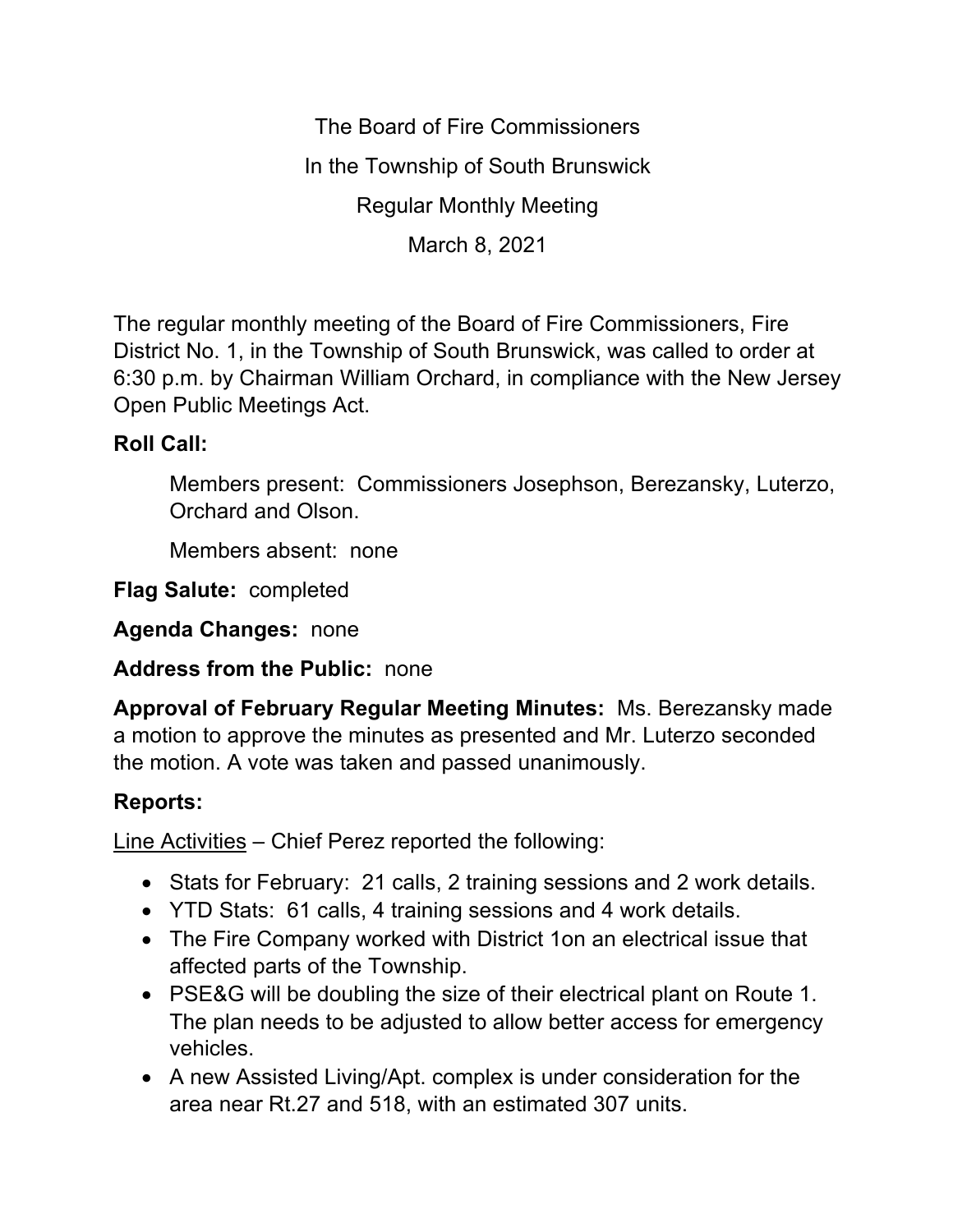• The Islamic Center on Route 1 is planning on expanding considerably.

President's Report – There was nothing to report.

Treasurer's Report/Voucher List – Ms. Berezansky presented the report and stated that all bills had been paid for. After review of the Voucher List, Mr. Luterzo made a motion to approve the List as presented and Mr. Josephson seconded it. A vote was taken and passed unanimously.

Secretary's Report – Mr. Olson had nothing to report.

Fire Coordinator's Report – Mr. Perez reported the following:

- All election procedures will be handled by the County, including most of the advertising and ballots. The District will pay about \$1700-\$1900 back to the County for this year, as well as continuing to provide poll workers.
- The new engine is being worked on and the old engine will be taken out of service this coming week.
- The claim for Jim McIntire's death was handled by the insurance company and the check sent to his spouse.

Chairman's Report – Mr. Orchard reported that the Reorganization Meeting will be held in May.

Standing Committee Reports –

*Fire Company Liaison –* nothing to report.

*Rescue Squad Liaison –* nothing to report.

*Public Relations –* everything is fine.

*State Association –* Mr. Orchard stated that the minutes from the Dec. meeting were just received and did not contain any new issues.

*Insurance –* everything is up to date.